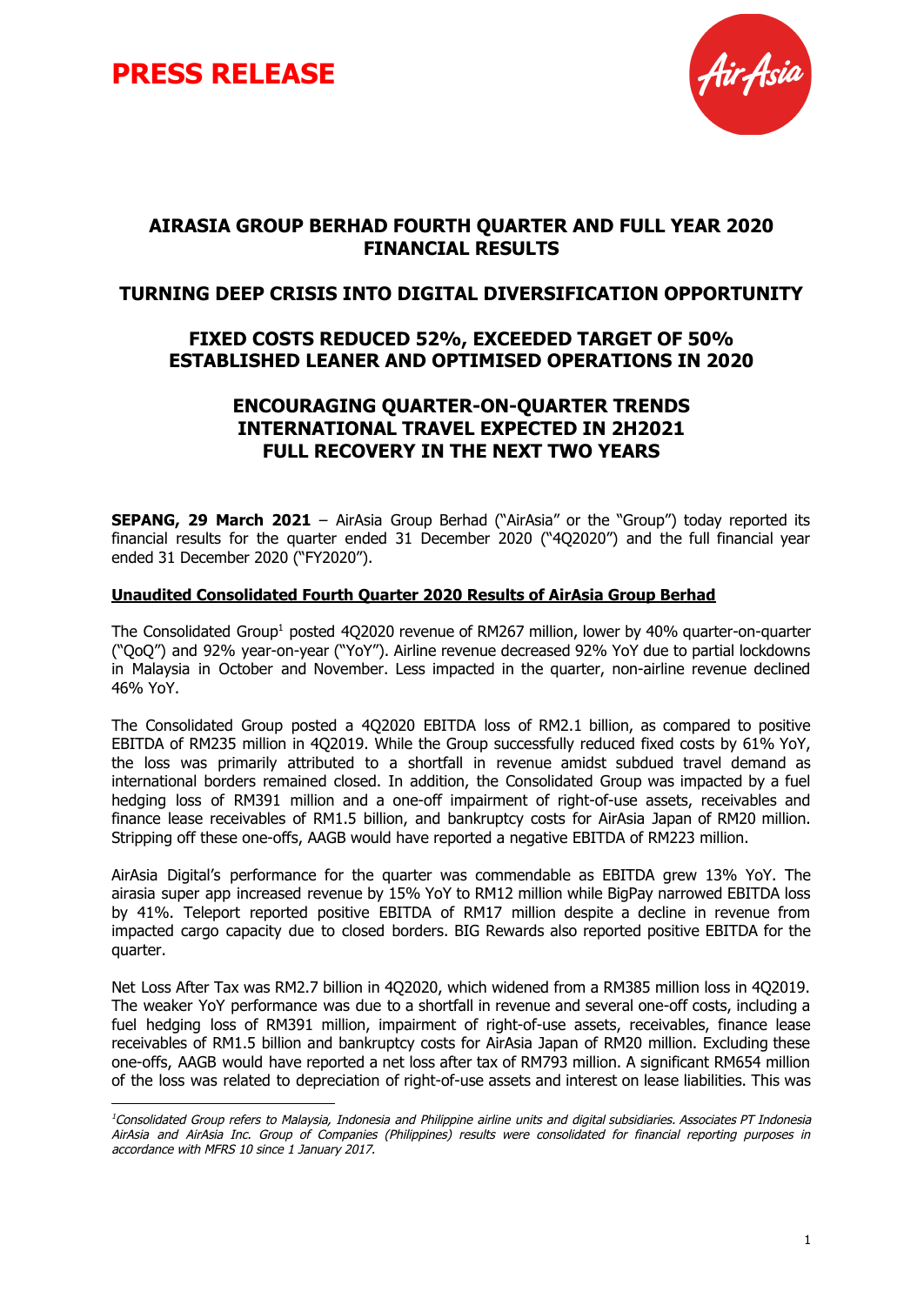



despite successful negotiations for deferrals with lessors, as due to Amendments to MFRS16: Covid 19 Related Rent Concessions, the income statement charge for depreciation and interest were not adjusted.

#### **Unaudited Consolidated Full Year Results of AirAsia Group Berhad**

For the full financial year 2020, the Consolidated Group posted a revenue of RM3.1 billion, down 74% from the previous year. Airline revenue declined 75% as the Consolidated Group operated 29% of capacity compared to 2019. Nonetheless, load factor was commendable at 74% in comparison to peers, due to active capacity management in line with demand.

EBITDA loss was reported at RM3.2 billion, compared to positive EBITDA of RM1.7 billion in 2019. During the year, the Consolidated Group successfully reduced fixed costs by 52%, which exceeded the Consolidated Group's fixed cost reduction target of 50%. Excluding one-off costs which are impairment of right-of-use assets, receivables and finance lease receivables amounting to RM1.9 billion, fuel swap losses of RM972 million and bankruptcy costs of AirAsia Japan of RM20 million, the posted EBITDA loss would have been RM318 million.

Net Loss After Tax was RM5.9 billion in FY2020, which widened from a RM283 million loss in FY2019. The Consolidated Group was impacted by the shortfall in revenue and several one-offs, including a fuel hedging loss of RM972 million, impairment of right-of-use assets, receivables, finance lease receivables of RM1.9 billion and bankruptcy costs for AirAsia Japan of RM20 million. Excluding these one-offs, AAGB would have reported a net loss after tax of RM2.9 billion. A significant RM2.5 billion of the loss was related to depreciation of right-of-use assets and interest on lease liabilities. This was despite successful negotiations for deferrals with lessors, as due to Amendments to MFRS16: Covid 19 Related Rent Concessions, the income statement charge for depreciation and interest were not adjusted.

#### **Operating & Market Share Performance**

The Consolidated Group's operational recovery in 4Q2020 performed exceptionally well amidst the challenging market conditions, as key operational metrics demonstrated strong improvements in December in comparison to September, with the doubling of passengers carried by AirAsia Philippines while AirAsia Indonesia multiplied its number of passengers carried by 11 times. During the same period, the Group's associate, AirAsia Thailand, increased the number of passengers carried by 31%, demonstrating a solid domestic rebound in air travel across the Group's key markets.

Revenue per ASK ("RASK") for the Consolidated Group declined by 12% to 14.20 sen in 4Q2020, impacted by AirAsia Malaysia and AirAsia Indonesia. AirAsia Philippines doubled its RASK in 4Q2020, while its FY2020 RASK increased 8% YoY. FY2020 RASK declined marginally by 3% to 15.06 sen. Load factor for the Consolidated Group was solid at 67% in 4Q2020 and 74% in FY2020.

#### **Cost Performance**

Overall, the Group managed to reduce fixed costs by 61% in 4Q2020. This led to a substantial fixed costs reduction of 52% in FY2020, surpassing the Group's target of 50%. Fixed maintenance costs showed the deepest reduction of 99% in 4Q2020 due to asset optimisation. Staff costs declined by 63% in 4Q2020 and 35% in FY2020, contributed by headcount rationalisation, salary cuts across the board and natural attrition. User charge expenses reduced by 60% in line with lower traffic, aided by the adoption of contactless procedures and digital check-in processes which resulted in lower ground-handling costs.

Depreciation and finance costs were up 24% for the year due to the higher number of leased aircraft YoY. While the Group had successfully negotiated for deferrals with lessors, pursuant to the practical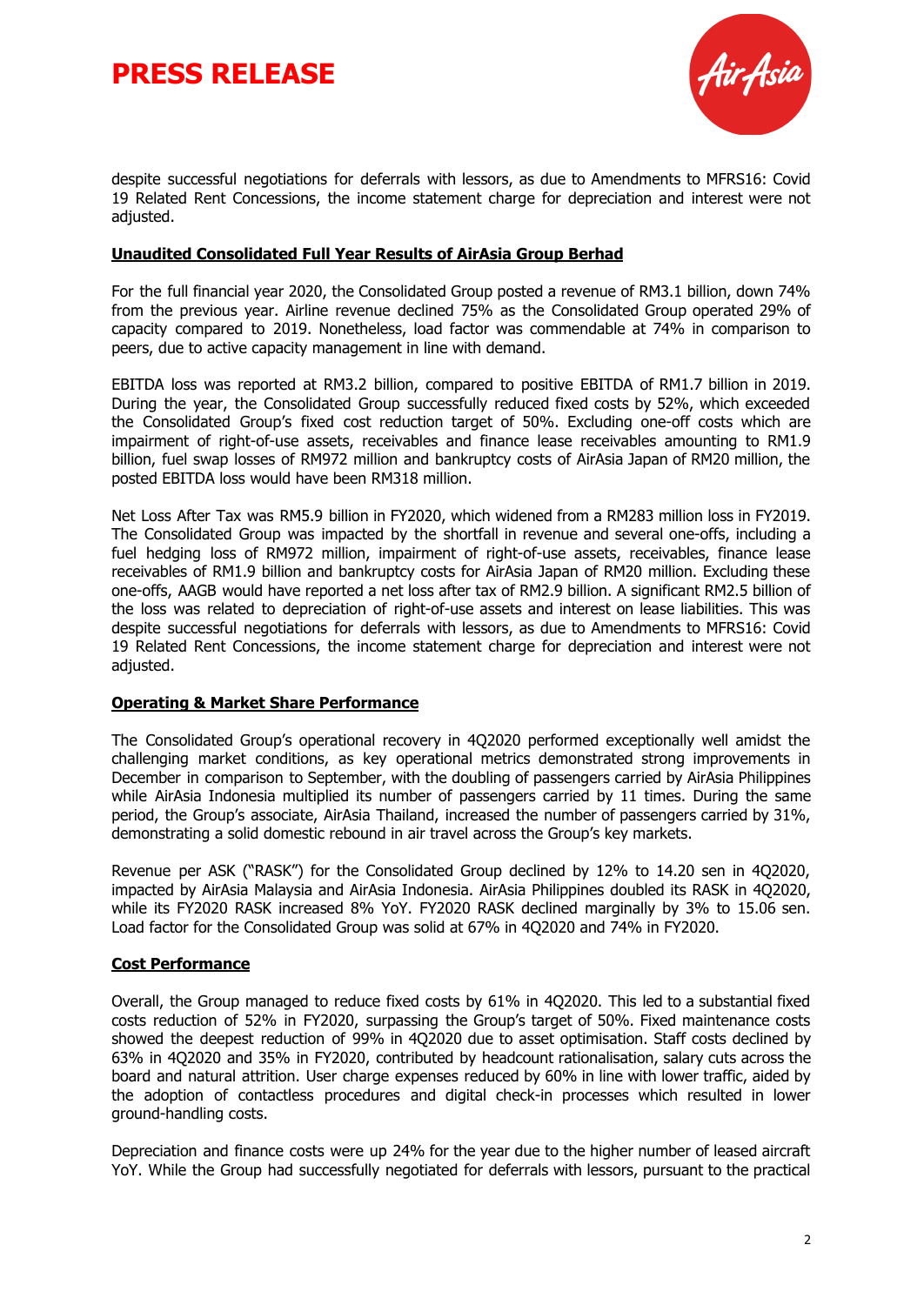# **PRESS RELEASE**



expedient provision available under Amendments to MFRS16: Covid 19 Related Rent Concessions, the income statement charges for depreciation and interest were not adjusted.

#### **On the airline performance results and outlook, President (Airlines) of AirAsia Group Berhad Bo Lingam said:**

"Our strong rebound in 3Q2020 for the Malaysian domestic market was hampered in 4Q2020 with softer performance due to the partial lockdowns imposed in October and November. Nonetheless, with active capacity management, load factor was healthy at 72% in 4Q2020. Performance in our other core markets was positive as AirAsia Indonesia carried five times more passengers in 4Q2020 compared to 3Q2020, resulting in an increase in load factor by 10 ppts QoQ. AirAsia Philippines almost doubled the number of passengers carried, QoQ. Our associate, AirAsia Thailand, operated 116% of pre-Covid domestic capacity in December and utilised 70% of its fleet by the end of December.

"RASK for AirAsia Philippines outperformed other entities reporting an increase of 101% in 4Q2020 and 8% overall in FY2020, due to higher number of chartered flights.

"2020 was a year of survival but we have reviewed every aspect of our operations and made great strides in establishing a leaner and more optimised airline operation as we prepare for an expected surge in demand post-pandemic. Going forward, we expect to see improved stability in our operations as vaccinations continue to be rolled out in phases across all key markets. Furthermore, our robust business model provides confidence for a fast recovery. Even if borders remain closed, we are well-prepared to rely solely on domestic operations alone this year.

"We remain focused and committed to further strengthen our domestic position at this juncture as we await developments in regards to international air travel. In Malaysia, we are pleased that the domestic leisure bubble kicked off in mid-March following the easing of restrictions including the relaxation on cross-state tourism among states under the Recovery Movement Control Order status. We are encouraged to see strong pent-up demand translating into spontaneous travel and an increase in forward bookings, as we briefly saw in December 2020 prior to the lockdown in January 2021. In Thailand, we are set to resume operations on all 40 domestic routes from April, including cross-region connections to meet the surge in demand, indicating a strong recovery to pre-Covid performance levels.

"In regards to international routes, we are optimistic that operations will resume in the second half of 2021, highly influenced by the efficiency of vaccination rollouts globally. Within Asean, most countries are in the midst of vaccinating their population in phases to reach 40%-50% by 3Q2021. Once borders are lifted, we expect to see a strong recovery in our overall performance given our low-cost model and dominant positioning in Asean.

#### **On the digital platforms' performance and outlook, President (AirAsia Digital) of AirAsia Group Berhad Aireen Omar said:**

"AirAsia Digital platforms recorded strong operational performance during the quarter. The airasia app that was officially launched in October has gained a strong traction and saw encouraging levels of user engagement. The platform reported an increase in quarterly revenue by 15% YoY to RM12 million. We have successfully streamlined flights, hotels, and other activities across our markets on the platform in order to more efficiently develop and market our products and services. The airasia Unlimited remains extremely popular with our customers, with the most recent being the all-new Asean Unlimited, which launched in March, to leverage on our strength in connectivity across different geographical locations. We aim to accelerate our expansion across Asean in the upcoming quarters, and grow our digital ecosystem of travel and lifestyle products to increase non-airline revenues on the platform.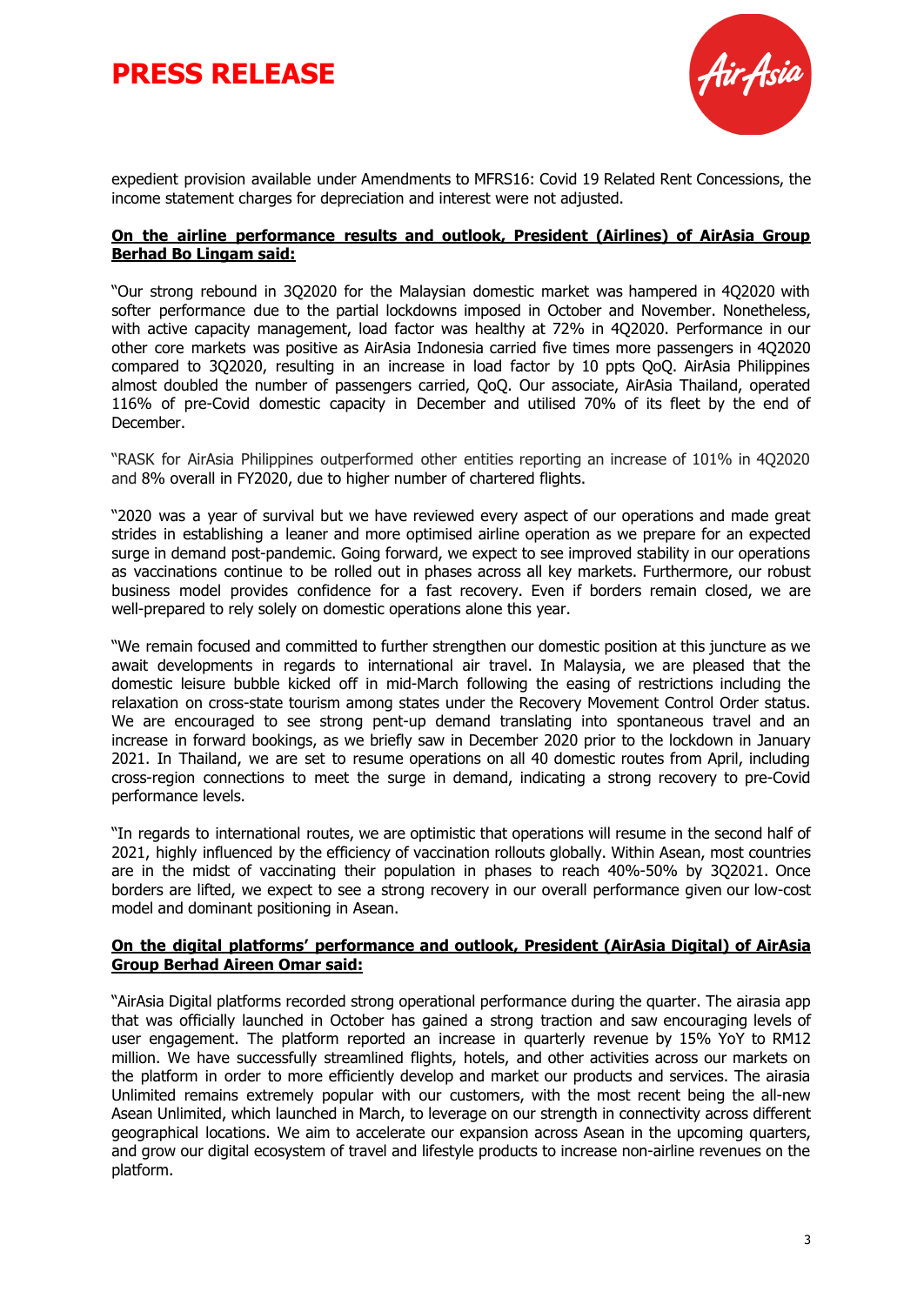# **PRESS RELEASE**



"We have also successfully launched e-commerce services within the airasia super app consisting of airasia Food, airasia Fresh and airasia Shop. Services are predominantly in Malaysia at the moment with airasia Shop already making inroads in the Philippines and Indonesia, and we are thrilled with the recent launch of airasia Food in Singapore that marks a key milestone for our e-commerce platforms. In 4Q2020, order amounts with airasia Food grew more than 5 times QoQ.

"Teleport posted a positive EBITDA of RM17 million in 4Q2020, despite being impacted by the decline in cargo capacity due to closed borders. The positive EBITDA was attributable to its transformation in 2020 from a predominantly cargo logistics company to become a key last mile delivery player. Teleport continues to expand its partnership with airlines to strengthen its logistics, while working on converting selected passenger aircraft to cargo-only freighter planes. Teleport kicked off the first quarter of 2021 by being appointed to deliver future vaccines arriving in Kuala Lumpur to East Malaysia, and partners with McDonald's Philippines as its delivery service provider for Metro Manila.

"BigPay narrowed EBITDA loss by 41% during the quarter, as margins improved due to lower operating expenses. During the quarter, BigPay launched a bill payments service in Malaysia with select providers and launched an auto top up feature for users in Malaysia and Singapore. BigPay's remittance feature remains one of its key products, recording over RM45 million in transactions in December alone. BigPay recently introduced a cash top-up facility via over 2,400 7-Eleven stores across Malaysia. BigPay has aggressive plans to roll out its key features in other Asean countries.

"As for other digital platforms, BIG Rewards posted positive EBITDA during the quarter. In 2021, BIG Rewards aims for an improved positive cash flow as it further drives and reinforces the positioning of BIG Points as a universal currency. Santan, having established 9 outlets in 4Q2020, plans to accelerate the opening of new franchise outlets while working on system enhancements for more efficient demand ordering and waste management procedures.

### **On the group's outlook, CEO of AirAsia Group Berhad, Tan Sri Tony Fernandes said:**

"Throughout 2020 we focused on turning the crisis into an opportunity. We accelerated our digital transformation strategy to boost our non-airline contributions to the Group. We have used the downtime in flying to lay the foundations for more robust operations post-pandemic and put in place the right platform for a sustainable and successful future by rebranding ourselves as more than just an airline with the airasia super app.

"Our 52% reduction in fixed costs in FY2020 demonstrated our commitment towards strict cost-cutting strategies and tight cash flow management that we started in 1Q2020. All of our fuel hedges have been restructured, thus we expect minimal mark-to-market in 2021. Significant cost savings were delivered through our headcount rationalisation and salary cuts across the Group, as well as through negotiations with our supportive lessors and creditors. To further reduce our cash burn, we have disposed of a 32.7% stake in AirAsia India, effectively ceasing the entity as an associate. We have also closed down AirAsia Japan in view of the highly challenging operating environment post-pandemic. All of these tough decisions were made to ensure a quick recovery in Asean where our brand is strongest.

"In the first quarter of this year, we have successfully completed two tranches of our private placement exercise. Raising a total of RM336 million, both tranches made up 470.21 million shares, representing 14.07% of our total issued shares. Key investors include Hong-Kong based Dr. Stanley Choi, David Bonderman and several Partners at TPG, investing in their personal capacity as well as Aimia Inc. We are honoured and grateful for the strong vote of confidence shown by the investors in our future prospects with our digital transformation coupled with the onset of an air travel revival soon.